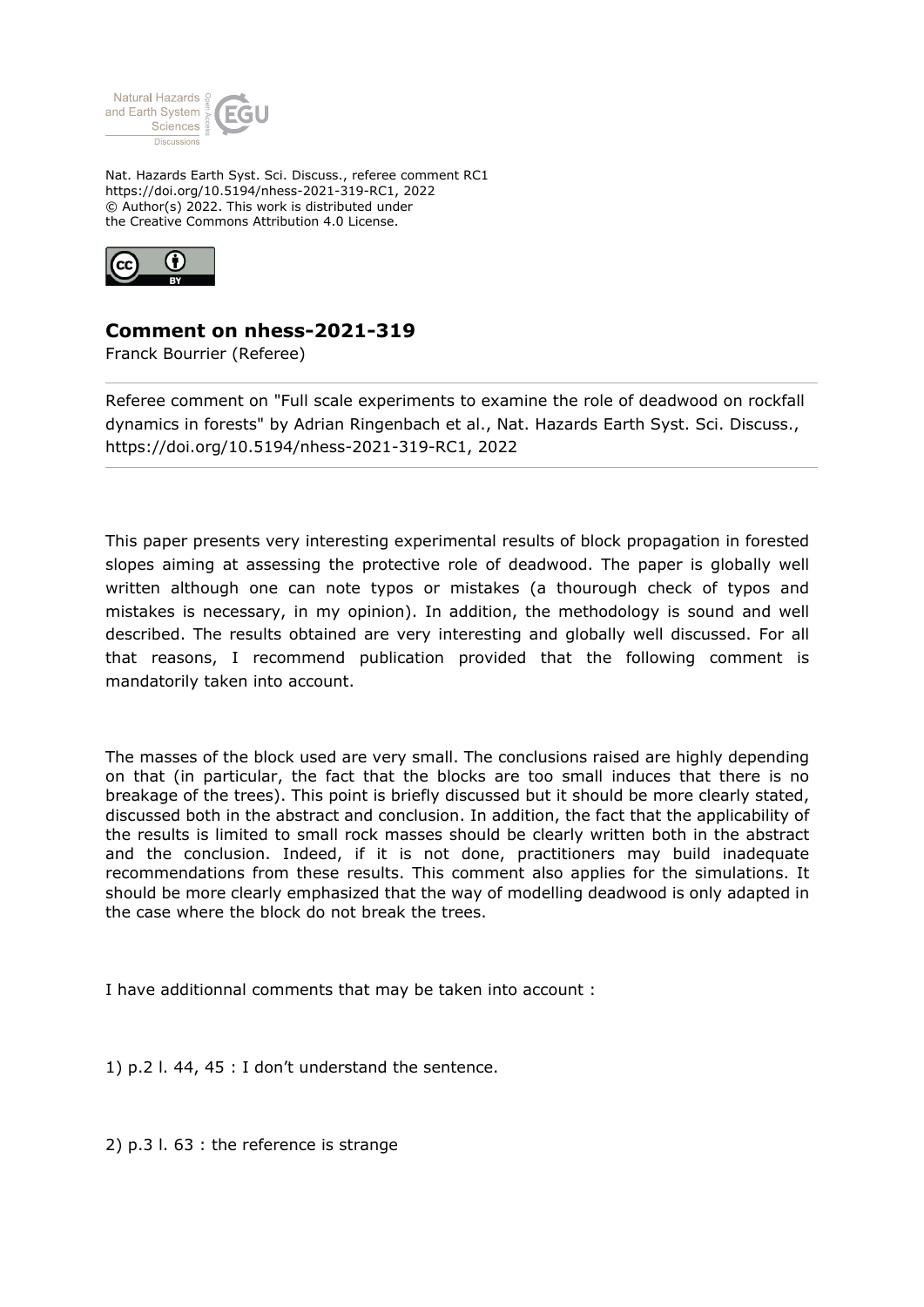3) p.3 l.71-73 : how were the SDE, SDEla and SDEsa calculated ?

4) p.3 l.71-73 : given that the distribution of the deposit is not gaussian, can you justify the use of the SDE indicators instead of "limits of a given percentile of the distribution of the deposited blocks in 2D (X,Y)" ?

5) p.3 l.81-82 : I don't understand the sentence.

6) Table 1 : It can be interesting to discuss more the discrepancies between the experiments and simulations in terms of velocities for ORG and CLR and rotational velocities

7) p.6 l.123 : " the surpass the DW" : missing word ?

8) p.7 l.125 -126 : Could you present more details about these results (quantitative comparisons between simulations for different values of the parameters, for example) ?

9) p.8 l. 146 – 149 : in my opinion, the differences with the results from Bourrier et al . (2012) are mainly due to the sizes of the blocks used in the simulations. In Bourrier et al., the blocks were large enough to break the trees which completely changes the processes as well as the efficacy of the protective measure.

10) p.8 l. 151 : "Olmedo (2015)" - it can be useful to cite also "Olmedo, I., Bourrier, F., Bertrand, D., Berger, F., Limam, A. Dynamic analysis of wooden rockfall protection structures subjected to impact loading using a discrete element model (2020) European Journal of Environmental and Civil Engineering, 24 (9), pp. 1430-1449."

11) p.9 l. 168 : "underline" instead of "underlines" ?

12) p.9 l. 169 : "The here" - missing word ?

13) p.9 l. 168-184 : this section is not clear : it can be improved,

14) p.9 l. 182 : "m. s-2" instead of "m.s-1"